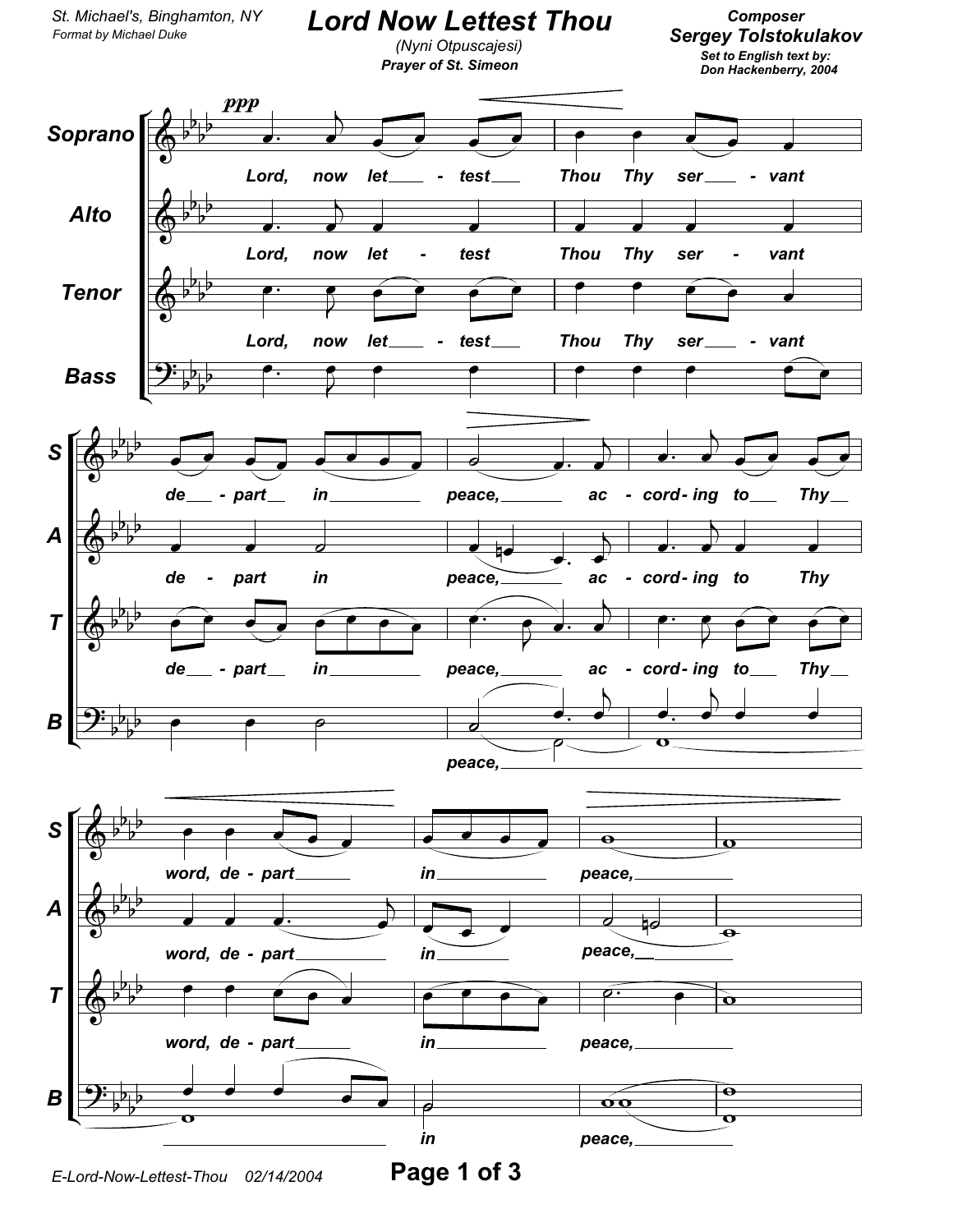

E-Lord-Now-Lettest-Thou 02/14/2004

Page 2 of 3